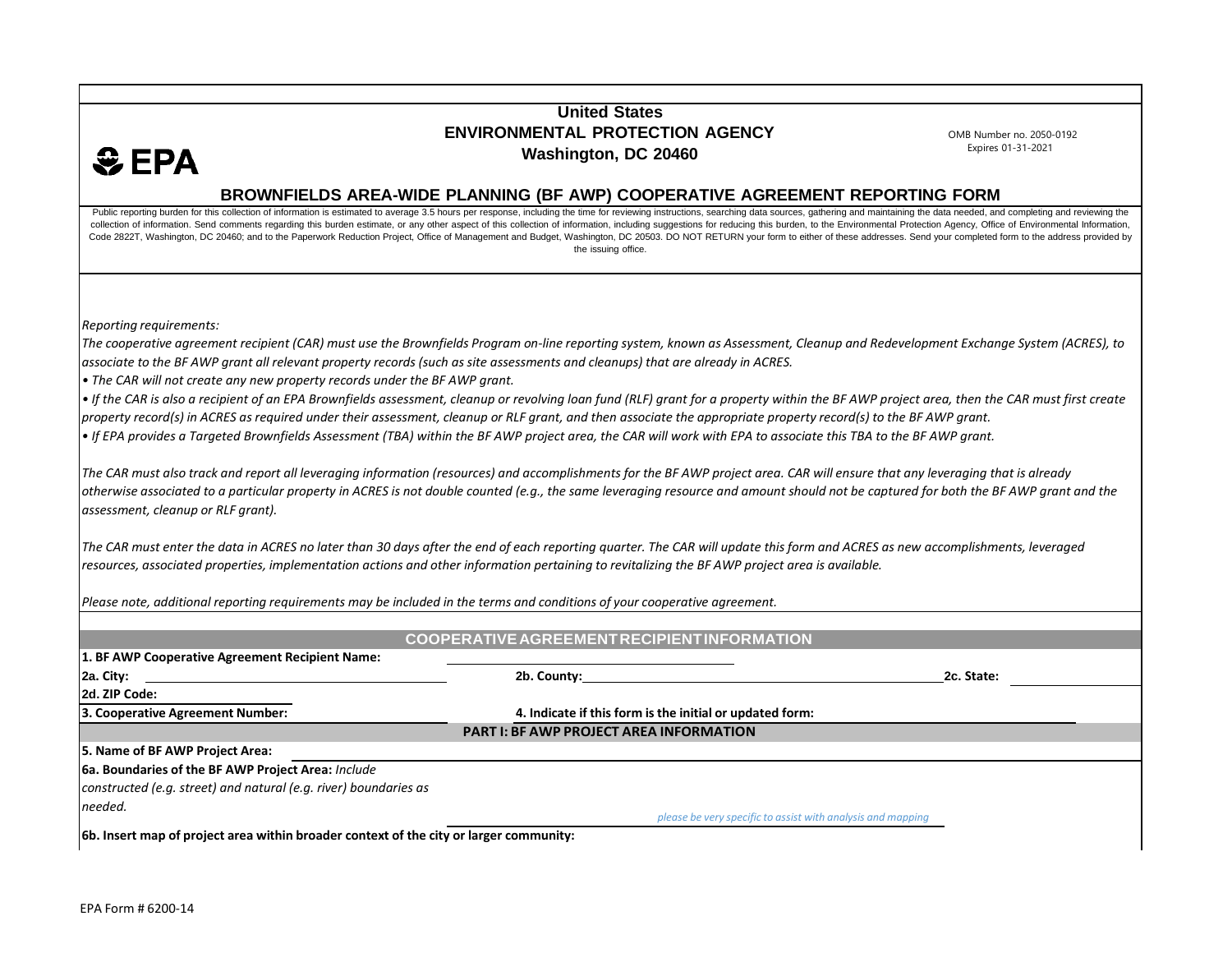| 7. Project area size (in acres):                                                                                                                                                                                                                                                                                                                             |                                                                                                                                          |                |                   |                |                                                 |                                            |  |                                                    |                         |                                                                                                                                      |
|--------------------------------------------------------------------------------------------------------------------------------------------------------------------------------------------------------------------------------------------------------------------------------------------------------------------------------------------------------------|------------------------------------------------------------------------------------------------------------------------------------------|----------------|-------------------|----------------|-------------------------------------------------|--------------------------------------------|--|----------------------------------------------------|-------------------------|--------------------------------------------------------------------------------------------------------------------------------------|
|                                                                                                                                                                                                                                                                                                                                                              | 8. Project area description                                                                                                              |                |                   |                |                                                 |                                            |  |                                                    |                         |                                                                                                                                      |
|                                                                                                                                                                                                                                                                                                                                                              |                                                                                                                                          |                |                   |                |                                                 |                                            |  | may copy & paste this section from grant workplan  |                         |                                                                                                                                      |
|                                                                                                                                                                                                                                                                                                                                                              |                                                                                                                                          |                |                   |                | <b>ACRES - Associated Brownfields Sites</b>     |                                            |  |                                                    |                         |                                                                                                                                      |
| have an ACRES ID:                                                                                                                                                                                                                                                                                                                                            | 9. Number of brownfields properties within the BF AWP project area that                                                                  |                |                   |                |                                                 |                                            |  | assessment and/or cleanup                          |                         | these are the sites within the project area that already have an ACRES ID because they have received EPA brownfields resources for   |
|                                                                                                                                                                                                                                                                                                                                                              | 10a. Associated brownfields site 1                                                                                                       |                |                   | enter ACRES ID |                                                 |                                            |  |                                                    |                         |                                                                                                                                      |
|                                                                                                                                                                                                                                                                                                                                                              | ADD INFORMATION FOR ADDITIONAL ASSOCIATED PROPERTIES AS NEEDED<br>10b. Associated brownfields site 2 (or 3, 4, 5, etc)<br>enter ACRES ID |                |                   |                |                                                 |                                            |  |                                                    |                         |                                                                                                                                      |
|                                                                                                                                                                                                                                                                                                                                                              |                                                                                                                                          |                |                   |                | Catalyst Site(s) within the BF AWP project area |                                            |  |                                                    |                         |                                                                                                                                      |
| project area:                                                                                                                                                                                                                                                                                                                                                | 11. Number of catalyst/high priority brownfield site(s) within BF AWP                                                                    |                |                   |                |                                                 |                                            |  | project area, as identified in the grant workplan. |                         | these are properties within the project area that are considered to be the catalyst/high priority brownfield sites within the BF AWP |
| For each site that is considered a catalyst/high priority brownfield within the BF AWP project area, specify whether the site has an ACRES ID. If a site does not have an ACRES ID,<br>provide the site name, address and size (in acres).<br>12a. Catalyst/high priority site 1:<br>enter ACRES ID<br>OR<br>site size (in acres):<br>site name:<br>address: |                                                                                                                                          |                |                   |                |                                                 |                                            |  |                                                    |                         |                                                                                                                                      |
|                                                                                                                                                                                                                                                                                                                                                              | ADD INFORMATION FOR ADDITIONAL CATALYST/HIGH PRIORITY SITES AS NEEDED<br>12b. Catalyst/high priority site 2 (or                          |                |                   |                |                                                 |                                            |  |                                                    |                         |                                                                                                                                      |
| $3,4,5,$ etc):                                                                                                                                                                                                                                                                                                                                               |                                                                                                                                          | enter ACRES ID |                   | OR.            | site name:<br>address:                          |                                            |  | site size (in acres):                              |                         |                                                                                                                                      |
| <b>PART II: LEVERAGED RESOURCES</b><br><b>Table A: Leveraged Resources</b>                                                                                                                                                                                                                                                                                   |                                                                                                                                          |                |                   |                |                                                 |                                            |  |                                                    |                         |                                                                                                                                      |
| <b>Source of Resources</b><br>Enter one source of resources or funding per line                                                                                                                                                                                                                                                                              |                                                                                                                                          |                |                   |                | Year                                            | <b>Resources Used for</b>                  |  |                                                    |                         |                                                                                                                                      |
| Other<br>Federal                                                                                                                                                                                                                                                                                                                                             | State/Tribal                                                                                                                             | Local<br>Gov't | Private/Ot<br>her |                | Name of Entity Providing Resources              | <b>Resources</b><br>Awarded or<br>Provided |  | select a category from<br>dropdown                 | specific<br>description | Amount of Resources Leveraged<br>in Support of BF AWP<br>Project/Area-wide Revitalization                                            |
|                                                                                                                                                                                                                                                                                                                                                              |                                                                                                                                          |                |                   |                |                                                 |                                            |  |                                                    |                         |                                                                                                                                      |
|                                                                                                                                                                                                                                                                                                                                                              |                                                                                                                                          |                |                   |                |                                                 |                                            |  |                                                    |                         |                                                                                                                                      |
|                                                                                                                                                                                                                                                                                                                                                              |                                                                                                                                          |                |                   |                |                                                 |                                            |  |                                                    |                         |                                                                                                                                      |
|                                                                                                                                                                                                                                                                                                                                                              |                                                                                                                                          |                |                   |                |                                                 |                                            |  |                                                    |                         |                                                                                                                                      |
|                                                                                                                                                                                                                                                                                                                                                              | add additional lines as needed                                                                                                           |                |                   |                |                                                 |                                            |  | <b>TOTAL:</b>                                      |                         | \$0                                                                                                                                  |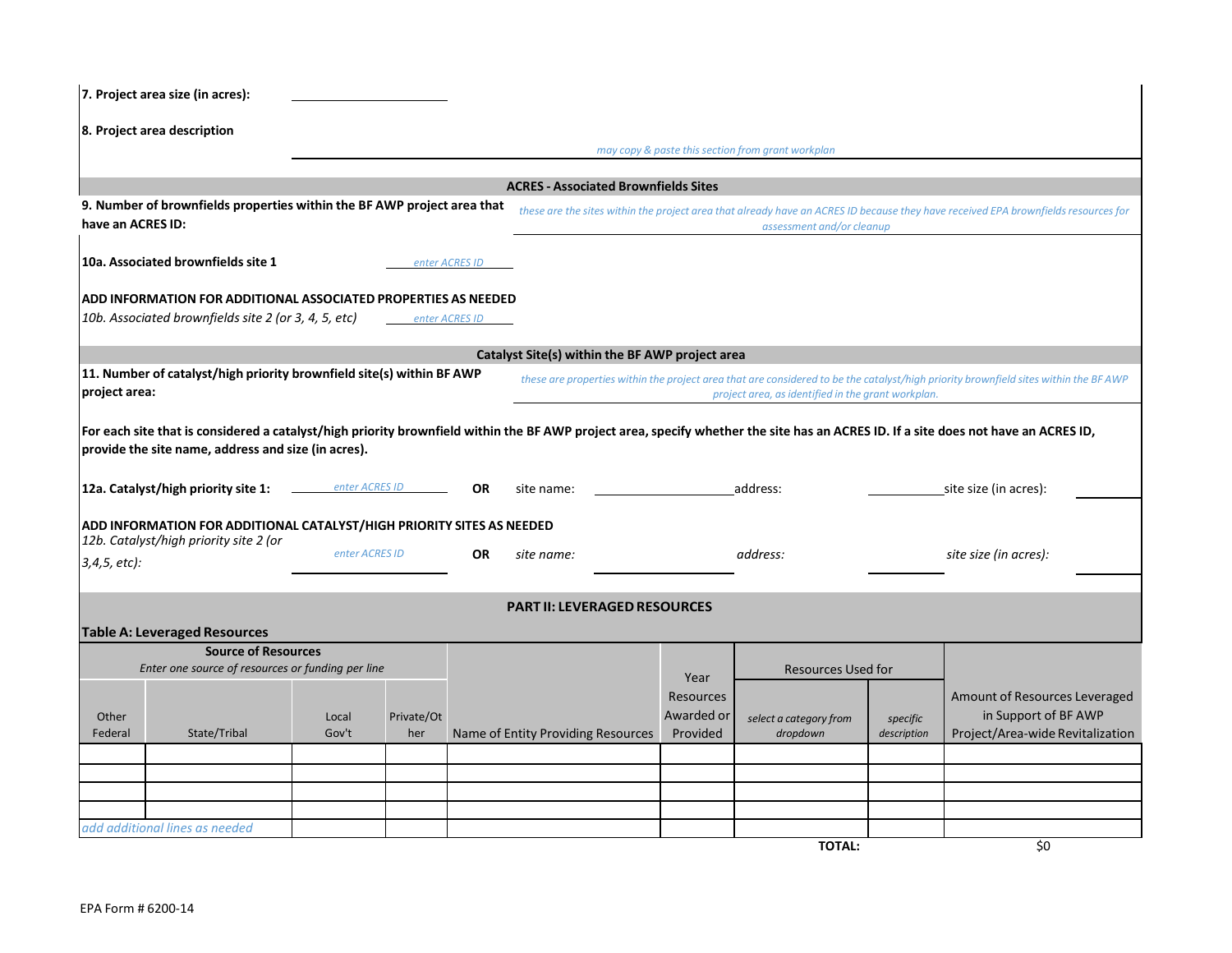| PART III: BROWNFIELDS AREA-WIDE PLANNING DOCUMENTS                                                                                                                                                                             |                                                                                                                                                     |                                                                                                                                                                             |                             |  |  |  |
|--------------------------------------------------------------------------------------------------------------------------------------------------------------------------------------------------------------------------------|-----------------------------------------------------------------------------------------------------------------------------------------------------|-----------------------------------------------------------------------------------------------------------------------------------------------------------------------------|-----------------------------|--|--|--|
|                                                                                                                                                                                                                                |                                                                                                                                                     |                                                                                                                                                                             |                             |  |  |  |
| 13. Provide weblink to final<br>brownfields area-wide plan<br>document(s):                                                                                                                                                     |                                                                                                                                                     |                                                                                                                                                                             |                             |  |  |  |
| 14. Provide weblink for project<br>photographs:                                                                                                                                                                                |                                                                                                                                                     |                                                                                                                                                                             |                             |  |  |  |
| 15. Share highlights from the final<br>brownfields area-wide plan:                                                                                                                                                             |                                                                                                                                                     | include highlights from the final brownfields area-wide plan, include overall BFAWP project approach and the community's goals as identified through the BFAWP process      |                             |  |  |  |
| 16. Describe past/existing land uses and planned future land uses within the BF AWP project area<br>Past or existing land<br><b>uses</b> (conditions prior to                                                                  |                                                                                                                                                     |                                                                                                                                                                             |                             |  |  |  |
| Residential<br>Greenspace<br>Industrial<br>Commercial<br>Other                                                                                                                                                                 | changes related to the<br>brownfields area-wide plan)<br>(include<br>dropdown<br>boxes for<br>acres or sq<br>ft)<br>further describe other use here | Planned future land uses (as described within the<br>brownfields area-wide plan)<br>(include<br>dropdown<br>boxes for<br>acres or sq ft)<br>further describe other use here |                             |  |  |  |
| <b>PART IV: IMPLEMENTATION ACTIVITIES</b>                                                                                                                                                                                      |                                                                                                                                                     |                                                                                                                                                                             |                             |  |  |  |
|                                                                                                                                                                                                                                |                                                                                                                                                     |                                                                                                                                                                             |                             |  |  |  |
|                                                                                                                                                                                                                                | 17. Which of these plan implementation activities relate to your BF AWP project area? Check all that apply & provide specific example(s)            |                                                                                                                                                                             |                             |  |  |  |
| Conducting brownfield site assessments, cleanup or other site preparation activities within the project area<br>provide specific example(s)                                                                                    |                                                                                                                                                     |                                                                                                                                                                             |                             |  |  |  |
| Continuing to reach out to community members and project partners, and create opportunities to be<br>involved with plan implementation<br>provide specific example(s)                                                          |                                                                                                                                                     |                                                                                                                                                                             |                             |  |  |  |
| Working with local property owners, developers, and/or securing parcels as needed, to prepare brownfields                                                                                                                      |                                                                                                                                                     |                                                                                                                                                                             |                             |  |  |  |
| for reuse<br>provide specific example(s)<br>Targeting infrastructure and housing improvements (including design/construction/abatement activities) to                                                                          |                                                                                                                                                     |                                                                                                                                                                             |                             |  |  |  |
| the project area<br>provide specific example(s)                                                                                                                                                                                |                                                                                                                                                     |                                                                                                                                                                             |                             |  |  |  |
| Tying the BF AWP implementation efforts to other city or regional planning efforts<br>provide specific example(s)                                                                                                              |                                                                                                                                                     |                                                                                                                                                                             |                             |  |  |  |
| Changing/updating policy: e.g., local zoning, creating tax increment (or similar) financing or business<br>improvement districts, adopting the brownfields area-wide plan, making other changes<br>provide specific example(s) |                                                                                                                                                     |                                                                                                                                                                             |                             |  |  |  |
| Leveraging infrastructure investments that enable revitalization                                                                                                                                                               |                                                                                                                                                     |                                                                                                                                                                             | provide specific example(s) |  |  |  |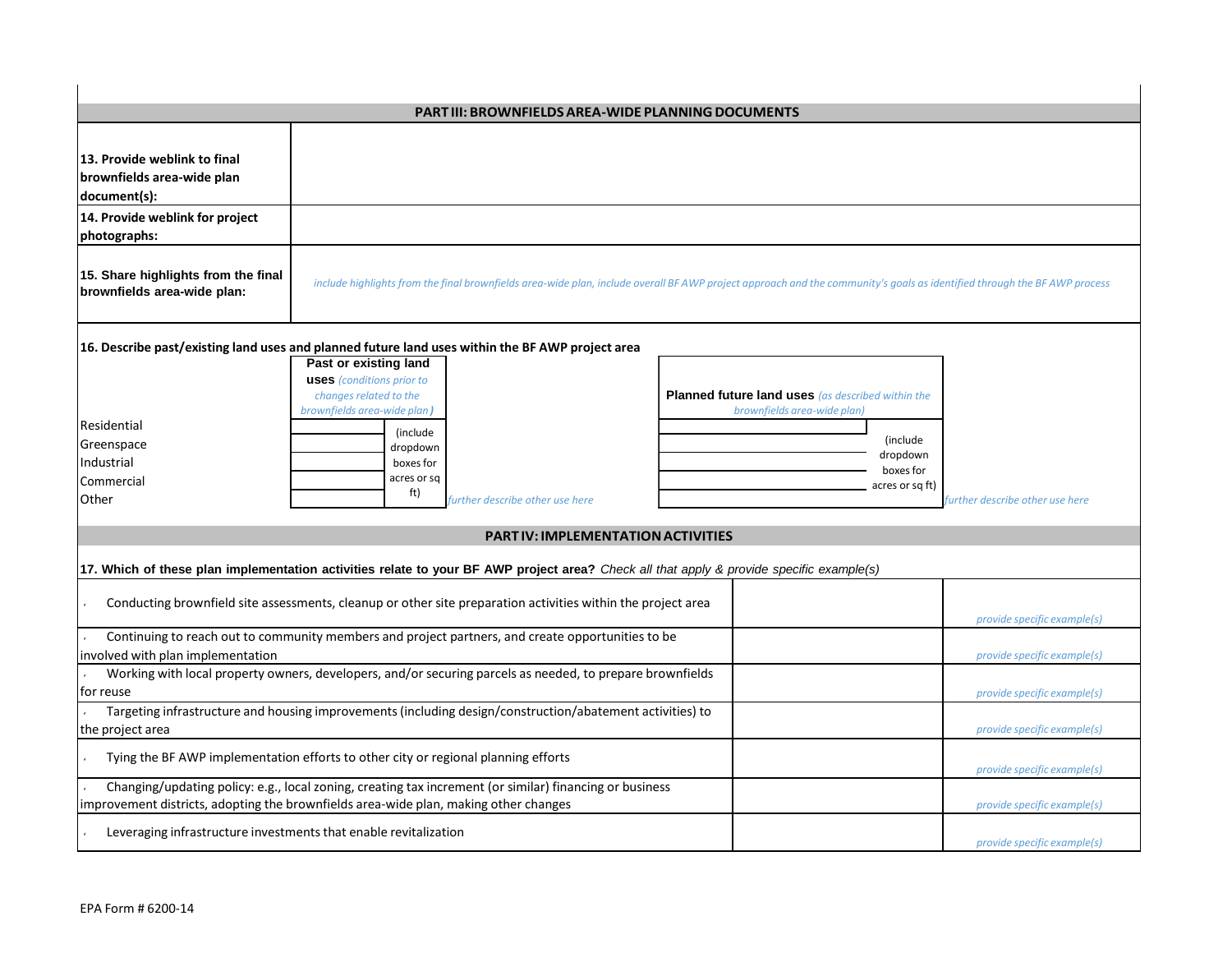| Securing grants or technical assistance opportunities to help further implementation                                                            | provide specific example(s) |
|-------------------------------------------------------------------------------------------------------------------------------------------------|-----------------------------|
| Securing nonprofit or private funds to help further implementation                                                                              | provide specific example(s) |
| Working with developers to help further implementation                                                                                          | provide specific example(s) |
| Strengthening relationships with federal, state, tribal, regional and local partners to continue support for the BF<br>AWP revitalization goals | provide specific example(s) |
| List other implementation activities (add additional activities as needed)                                                                      | provide specific example(s) |

| 18. Have any catalyst/high priority sites and/or other associated brownfield properties within the BF AWP project area been redeveloped or reused<br>(include dropdown boxes<br>consistent with the goals of the brownfields area-wide plan?<br>for Yes/No/Underway) |                              |          |  |                              |                             |          |  |  |
|----------------------------------------------------------------------------------------------------------------------------------------------------------------------------------------------------------------------------------------------------------------------|------------------------------|----------|--|------------------------------|-----------------------------|----------|--|--|
|                                                                                                                                                                                                                                                                      | How is site<br>being         |          |  |                              | How is site<br>being        |          |  |  |
|                                                                                                                                                                                                                                                                      | redeveloped<br>or reused     |          |  |                              | redevelope<br>d or reused l |          |  |  |
| If YES or UNDERWAY selected:                                                                                                                                                                                                                                         | consistent<br>with the goals | Amount   |  | If YES or UNDERWAY selected: | consistent<br>with the      | Amount   |  |  |
|                                                                                                                                                                                                                                                                      | of the                       | of acres |  |                              | I goals of the I            | of acres |  |  |

| u ils oi ondenna sciccicu.                                                                                 | with the goals<br>of the<br><b>brownfields</b><br>area-wide<br><b>plan?</b> Select all<br>that apply: | <b>Amount</b><br>of acres<br>or sa ft of<br>each land<br>use<br>selected | Acres or<br>sq ft | "" "Ly of one cheer of screeted.                                                                        |
|------------------------------------------------------------------------------------------------------------|-------------------------------------------------------------------------------------------------------|--------------------------------------------------------------------------|-------------------|---------------------------------------------------------------------------------------------------------|
| 19a-1. Catalyst/high priority site 1<br>(automatically populate with information<br>from 12a)              |                                                                                                       |                                                                          |                   | 19b-1. Associated brownfields site 1<br>(automatically populate with information from 10a)              |
| If needed<br>19a-2. Catalyst/high priority site 2<br>(automatically populate with information<br>from 12b) |                                                                                                       |                                                                          |                   | if needed<br>19b-2. Associated brownfields site 2<br>(automatically populate with information from 10b) |

| <b>PART V: SUCCESSES, CHALLENGES &amp; LESSONS LEARNED</b> |
|------------------------------------------------------------|

**brownfields or sq ft of area-wide each land**

> **use selected**

**Acres or sq ft**

**plan?** *Select allthat apply:*

**20. Share one or more activities and/or approaches that worked well for your BF AWP project:**

**21. Share one or more major challenges and/or barriers identified during the BF AWP project:**

 $\mathbf{I}$